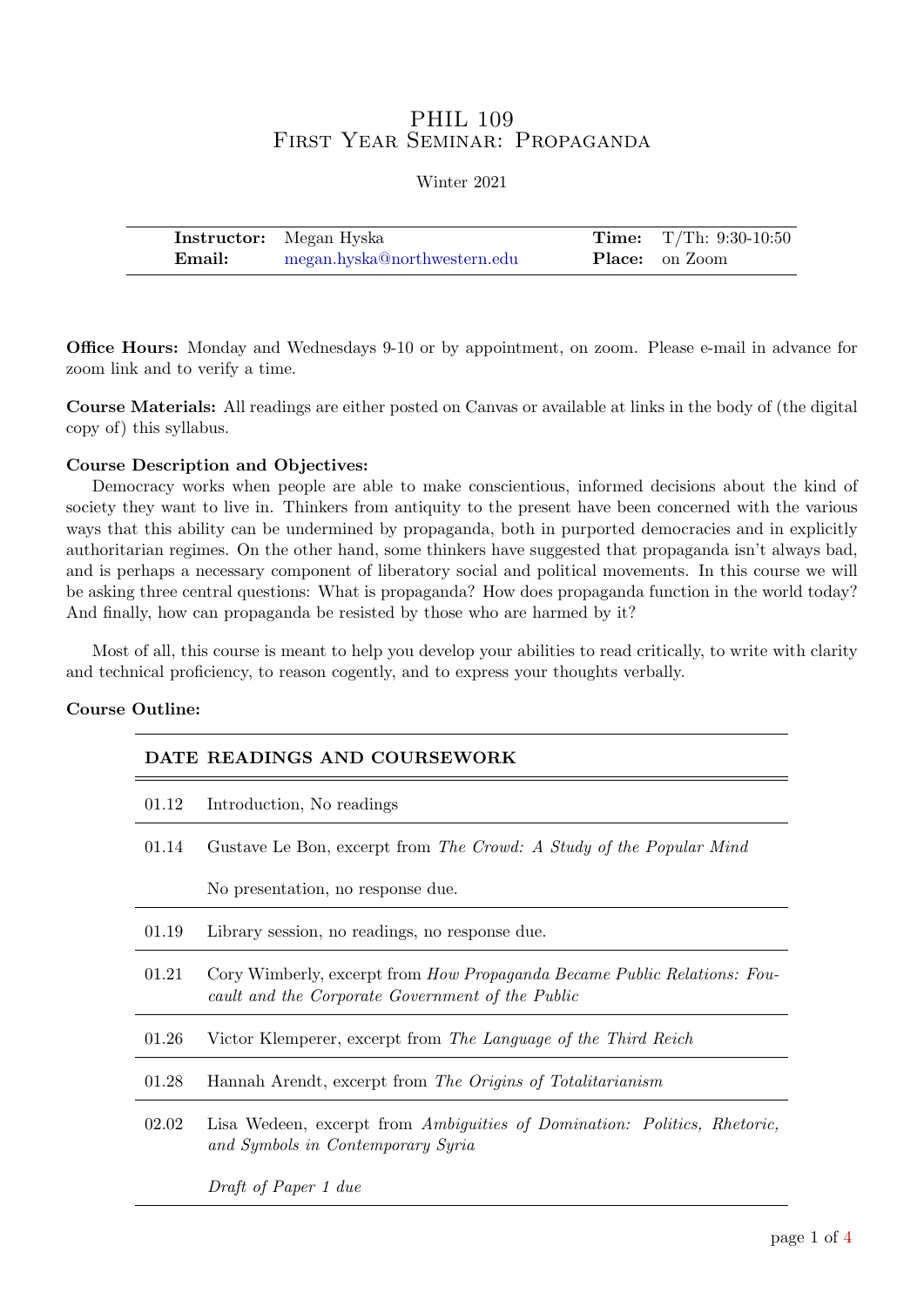| 02.04 | Class cancelled, individual meetings in lieu                                                                                |
|-------|-----------------------------------------------------------------------------------------------------------------------------|
| 02.09 | Haifeng Huang, Signaling as Propaganda                                                                                      |
| 02.11 | Peter Pomerantsev, The Hidden Author of Putinism, link here                                                                 |
| 02.16 | Jason Stanley, excerpt from How Propaganda Works                                                                            |
| 02.18 | W.E.B. Du Bois, Criteria of Negro Art, and Alain Locke, Art or Propaganda?                                                  |
|       | Final Paper 1 due.                                                                                                          |
| 02.23 | José Medina, Resisting Racist Propaganda: Distorted Visual Communication<br>and Epistemic Activism                          |
| 02.25 | Amilcar Cabral, National Liberation and Culture                                                                             |
| 03.02 | Patricia Hill Collins, excerpt from <i>Mammies</i> , <i>Matriarchs</i> , and Other Control-<br><i>ling Images</i>           |
| 03.04 | Hannah Arendt, excerpt from Lying in Politics                                                                               |
| 03.09 | Edward S Herman and Noam Chomsky, excerpt from <i>Manufacturing Consent:</i><br>The Political Economy of the Mass Media     |
| 03.11 | Angela Nagle, excerpt from Kill All Normies: Online Culture Wars from 4chan<br>and Tumblr to Trump and the Alt-Right or TBA |

## Grade breakdown:

Paper 1 30%, paper 2 35%, participation and presentation 15%, reading responses  $20\%$ 

### Deadlines:

Paper 1 draft: February 2nd, 5pm Paper 1 revised: February 18th, 11:59pm Paper 2: March 15th, 11:59pm

### Assignments:

### Papers:

You will hand in two polished papers over the course of the quarter (due dates above). Late papers will be docked 5% for each day that they're late.

- Paper 1: 1000-1250 words (approx 4-5 pages double-spaced), 2+ sources. This paper will be graded in 2 stages; first you will hand in a draft; this is mandatory. You will make an appointment to come see me to discuss revisions (most appointments will be 02.03-02.05), and then, after integrating this feedback, you will hand in a final copy. The grade will be based on the overall quality of the final paper as well as the progress made over the course of the revision process.
- Paper 2: 1250-1500 words (approx 5-6 pages double-spaced), 3+ sources. There is no mandatory drafting or instructor consultation process for this paper, but you are strongly encouraged to come see your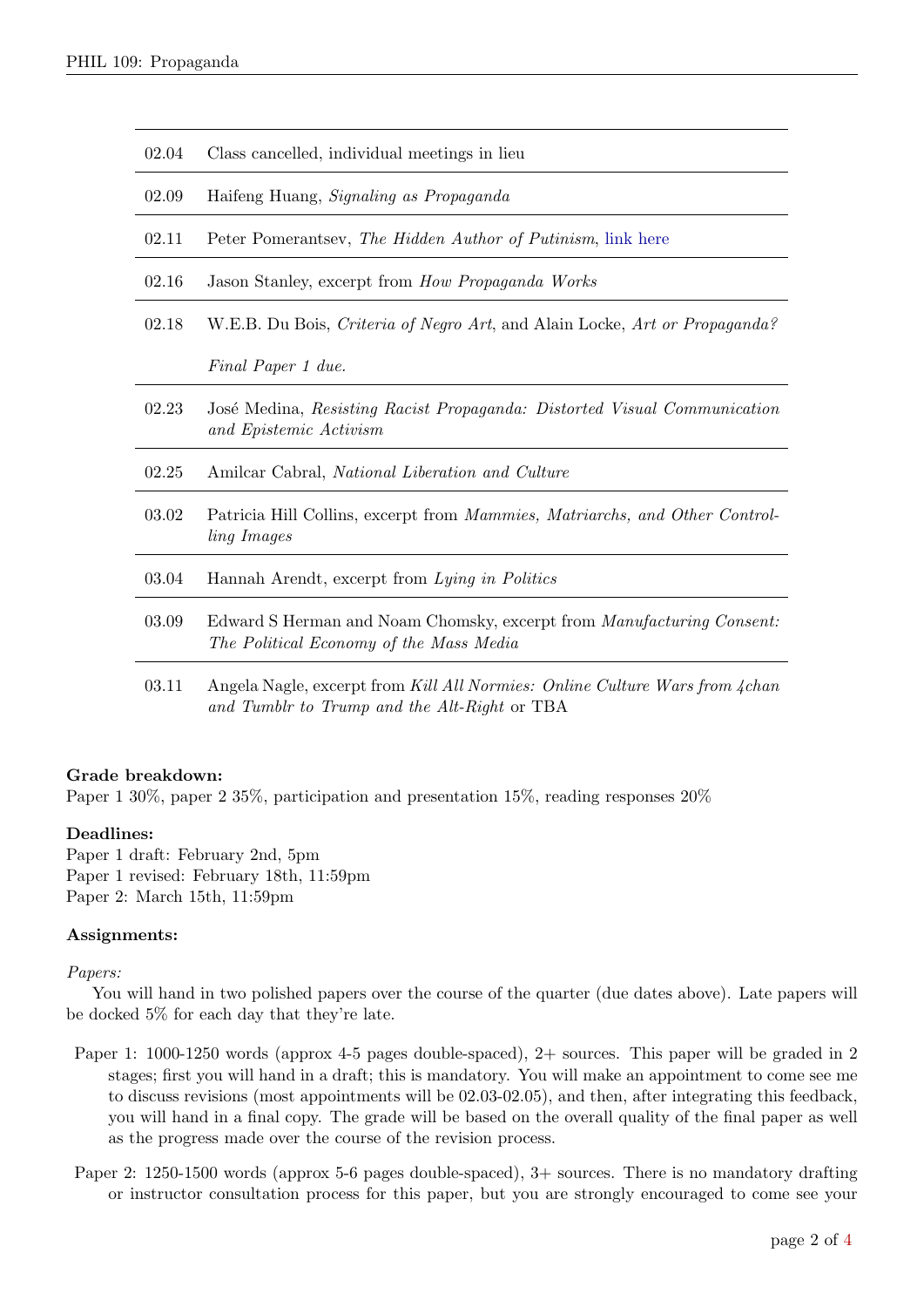instructor to chat through ideas and get feedback on rough drafts.

Both papers will have the form of a case analysis. A case analysis requires you to do each of the following:

- 1. Choose an example of propaganda. This could be a contemporary example, or one from history; it could be from the United States or elsewhere. It might be a speech, a pamphlet, an excerpt from a longer written work, a piece of visual art, a film, an advertisement, a twitter bot, a photograph, a play, or a piece in any other medium that interests you. It can be something widely agreed to be an example of propaganda or something the status of which as propaganda might be controversial. Choose something that you find interesting/ enraging/ effective (or perhaps curiously ineffective?)/ dangerous/ illuminating! **NB:** In order to force you to think creatively, you may not choose a WWII propaganda poster from either Axis or Allied Powers unless you seek special permission from me.
- 2. Present an argument as to why this case counts as an example of propaganda and how it works– to do this, you should provide information about the context in which it appeared, as well as alluding to some of the theorists we will talk about in class (or others). You must show that you can select sources appropriate to your citation needs (see "Working with Sources" handout, available on Canvas). You'll also, however, be relying on your own powers of analysis and argumentation.

You should make sure to address questions like:

- Who was this piece of propaganda aimed at?
- What did the piece's creator(s) aim to have this audience believe or do?
- Was the piece effective/ likely to be effective? Why or why not?

The most important aspects of these case analyses, on which your grade be mostly based, are clear, technically proficient writing, and tight argumentation. I want to see that you've anticipated possible objections to your core argument and made it stronger to defend against these objections.

Paper formatting requirements are as follows:

- Double-spaced
- All sources properly cited using a consistent citation style (it doesn't matter to me whether you choose APA, MLA, etc., but you've got to pick one and stick to it). Regardless of your chosen citation style, you will have both a bibliography at the end of the paper and some sort of annotation mechanism (e.g. footnotes, endnotes, in-line parenthetical citations) in the body of the paper. See also
- Pages numbered
- I'm not picky about precise fonts or margin sizes, though do note that it is the word count, not a certain number of pages, that you need to satisfy (so large margins won't really help you ;))

### Reading responses:

Reading Responses are due at 8:30 am before every class meeting (01.21-03.11) and should be uploaded on Canvas. These should be approximately 200 words long. Except under special circumstances, I will not accept reading responses that are handed in late. They are not meant to be summaries of the readings, but rather a set of comments on what you found interesting or perplexing. At the end of each response, you should include one discussion question.

When grading these responses, I will be looking for clear, technically proficient writing as well as evidence that you have grappled with the reading. Responses will receive 0, 1 or 2 as their grade. If you receive less than a 2 but did hand the assignment in on-time, you can make up the points by correcting issues with the response and coming to my office to discuss these changes. Except in unusual circumstances, makeup points may not be petitioned for by Canvas or e-mail without also having an in-person meeting with me.